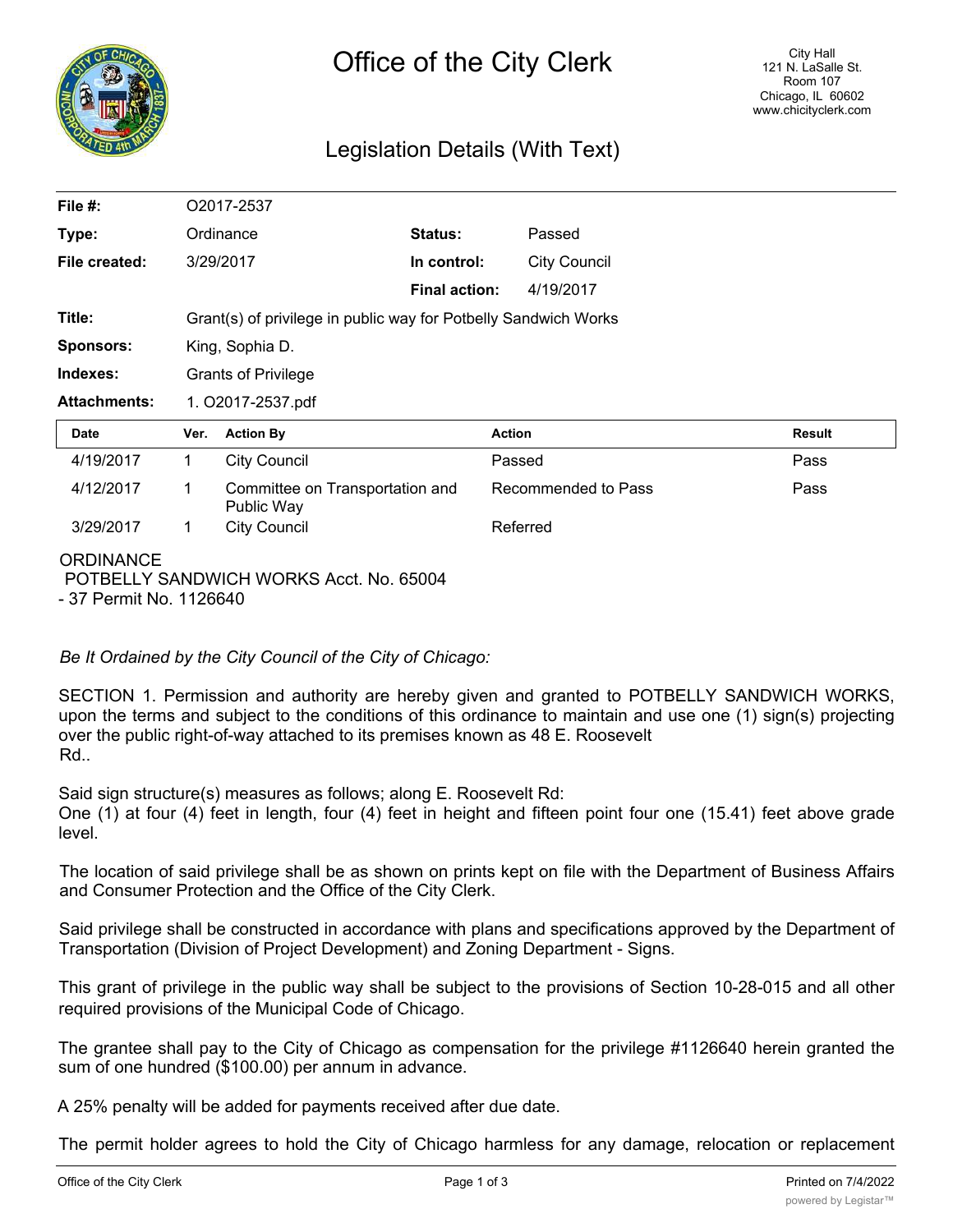## File #: O2017-2537, Version: 1

costs associated with damage, relocation or removal of private property caused by the City performing work in the public way.

Page 1

Authority herein given and granted for a period of five (5) years from and after 12/14/2016.

(Page 3 of 6)

### **DESIGN CONCEPT**

SCALE  $1/2 = 10$ 

### SIGN® FRONT ELEVATION SECONDARY ID DISPLAY

Cabinet and retainers

fabricstadU dMpakMitlmimfi11tr«fidr«Ulnfn paint eumal to nutdi pm #1545 semi gloss

fic«\*

surface ipptted translucent vlnrl grtphfci (tea mtchnfor cotoff)

#### Illumination

lritenunyniuffllnatetfwntifi5WVVNttB 15mm nrjon tubtnf grid with built In solid itste electronic tjinifsincit

nm cusT0HEanBCRamsi8i£R)ii<br>> PRWIDWCAOCqUATTACCtSSFMniE<br>BKTUliimaN of AusiaNs uto ntmmim ■ mourn ww susface ran wnwruio<br>MOMOUmiROIKWS

ATTINTION MOOF AIL OMWIHGS CAREfULLY' IT IS IHE IBPOISWLTTY OF IHE CUSTOMER 10 ArROVE (010R STYLE SHAPE PROPORTION OF CCAFHICS AND LOCOS ANO SPELLING OF TSADEIIARXS ADO SERVICEMARKS

#### \UQHT1 <file:///UQHT1>>SIGN

#### 847 214 0566 W7 314 9506

#### **NATIONAL AWKHB**

MIUIIDtWTfIHOU URUOtl Brit MUM suit huh

**UU1 1/T-t** 

#### $ILLU110*$  $Hf# UI$

HMD 01 DEI/IIODtn niiwu unmi

### (UftfTIiTIOUI/MIE

(unnotmfiuuMK

Department of Business Affairs and Consumer Protection

Small Business Center - Public Way Use Unit City Hall - 121 N LaSalle Street Room 800 · Chicago. IL 60602 312-74-GOB1Z/312-744-6249 · (312) 744-1944 (TTY) <http://www.citvofchicapo> ore/bacp